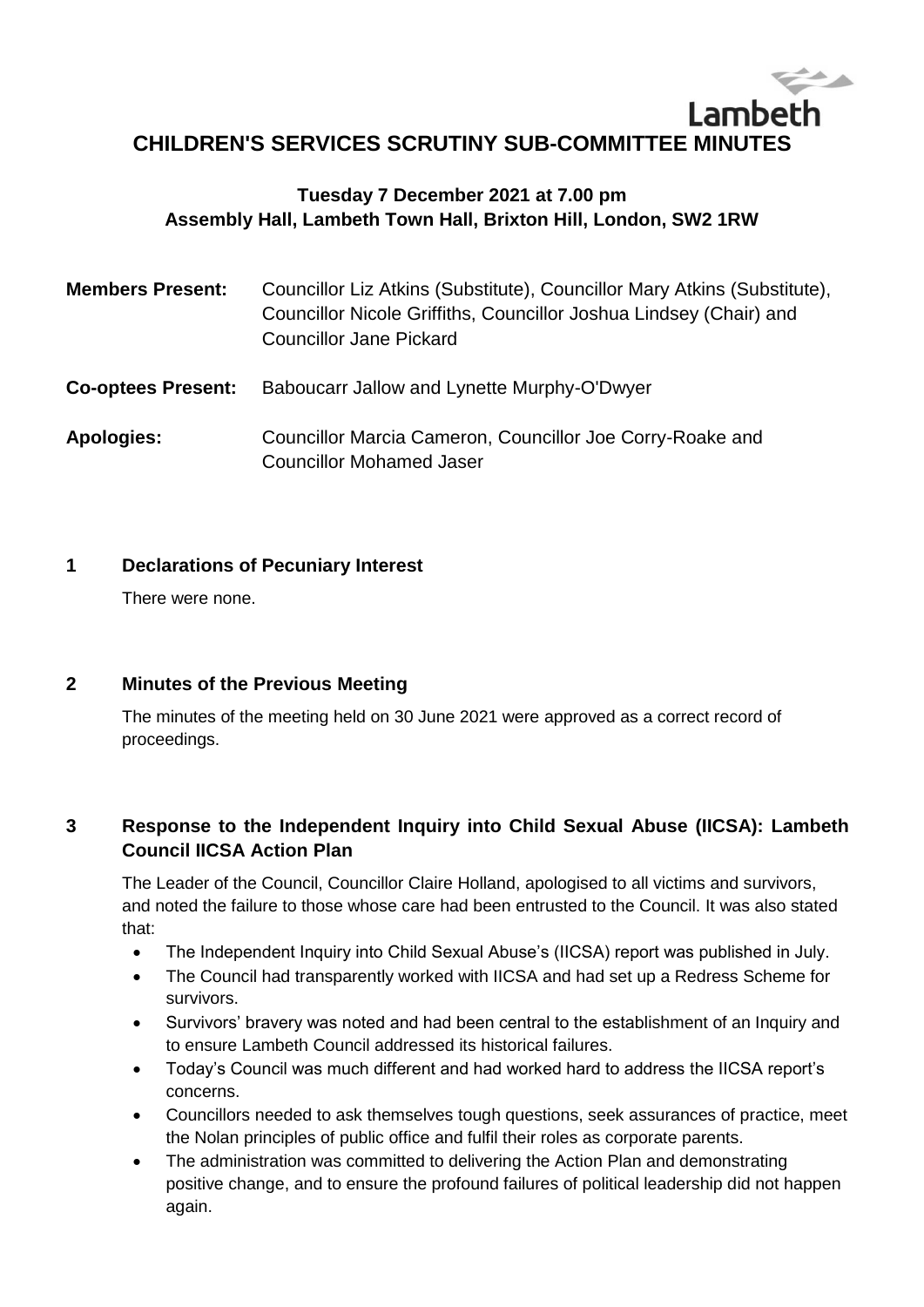The Action Plan set out clear accountability for officers, provided robust oversight and assurance, and was a vital step in this journey, but it was essential not to become complacent.

The Cabinet Member for Children and Young People and Chair of Corporate Parenting Board, Councillor Ed Davie, provided further comments on the Action Plan:

- He repeated the Council's apologies to victims and survivors of abuse under Lambeth's care.
- He gave apologies from Merlin Joseph, Strategic Director of Children's Services, who was unable to attend the meeting due to illness.
- It was essential to acknowledge Lambeth's troubled past, but important to recognise that the Council was now different; with robust corporate and accountable leadership, and Members were fully aware of their corporate parenting responsibilities.
- The Council's internal framework was stronger, including on risk management, statutory duties and corporate parenting, and with improved and regular scrutiny.
- The regulatory framework was more stringent and accountable, noting OFSTED's positive letter from its yearly visit published the previous week, and full inspections occurring every three years.
- The legislative framework had also fundamentally changed since the events detailed in the IICSA report, with the Council discharging duties of care in partnership with statutory outside bodies.
- Lambeth had identified learning points for the Action Plan in advance of IICSA's report; with their recommendations and findings diligently translated into the Plan to ensure positive change.
- The Action Plan recorded 50 actions, of which 10 had been fully completed; and included items such as mandatory safeguarding and corporate parenting training, further safeguards, review of Looked After Children's (LAC) placements and strengthening corporate parenting arrangements.
- All Lambeth staff and Members were corporate parents with responsibility for children's welfare.
- The Action Plan did not address all safeguarding mechanisms but responded to the IICSA report.
- Whilst safeguarding was improved, the death of Arthur Labinjo-Hughes was a reminder to remain vigilant. The Council would not be complacent and was committed to improving.
- The Action Plan was not just for Children's Services but provided oversight and scrutiny for children in care across the Council. It would be regularly reviewed and strengthened in an iterative process that would integrate children's input as underlined by Annex 4 of the IICSA report.
- The Child Friendly Lambeth (UNICEF) Initiative would further put the voice of children at the heart of Council processes do to help ensure that nothing like this happened again in the borough.

Fiona Connolly, Executive Director: Adult Social Care; Jane Carroll, Interim Director Children's Social Care; and Fateha Salim, Assistant Director: Inquiry Legal Team, provided further comment:

- Officers apologised to all victims and survivors and were deeply sorry for their experiences and that they had not been believed, noting their immense courage and bravery.
- The Council would ensure children today and in the future did not suffer similar experiences.
- Lambeth heard first-hand from survivors on the life-long impacts on them and their loved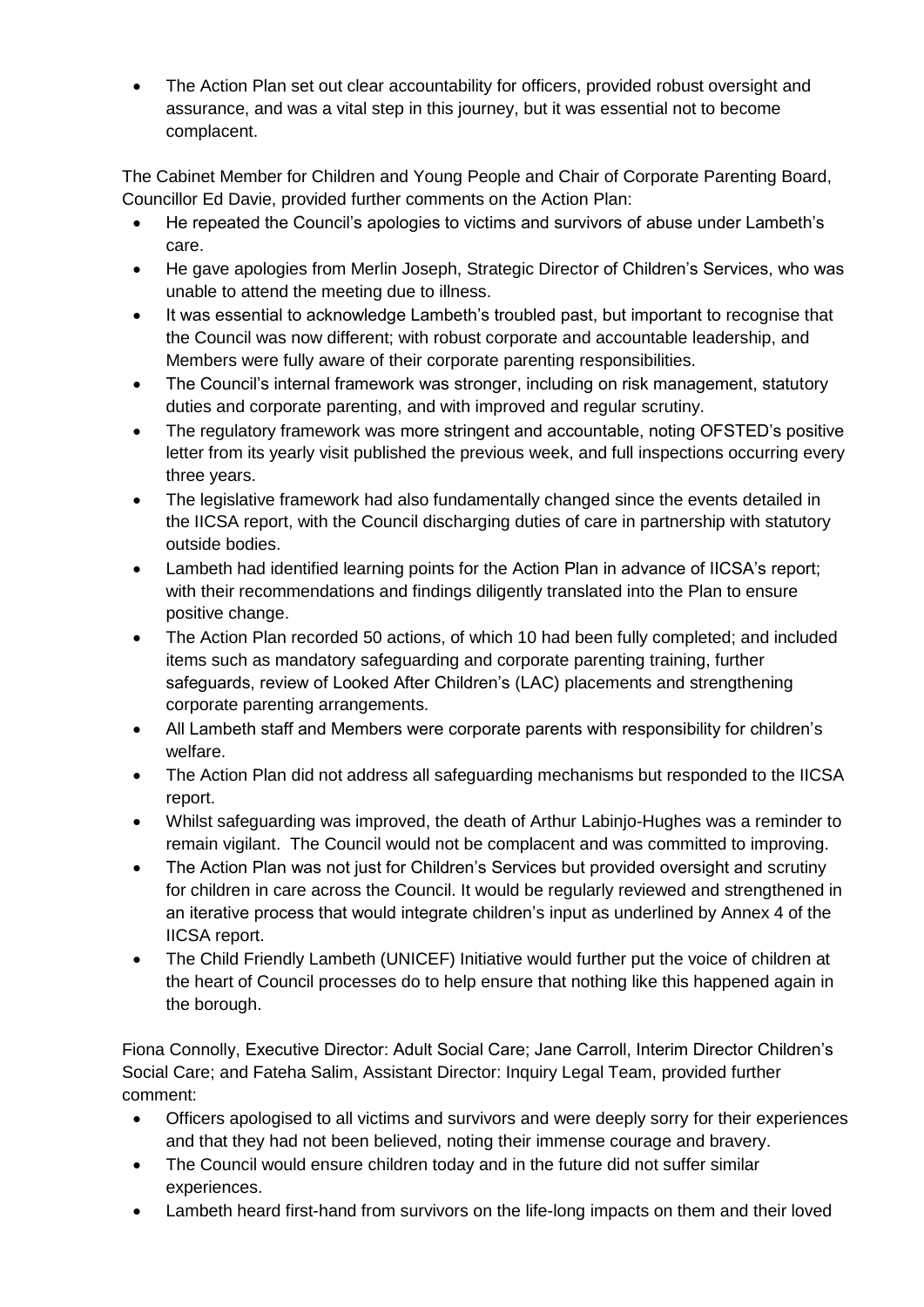ones, noting in particular their request to assure that children were listened to and protected.

The Sub-Committee next heard from Councillor Scott Ainslie, Green Party:

- The Plan needed to detail how Lambeth had changed and learnt from the past; measures to tackle racism such as the Council's Vernon Review into institutional racism; who were the external services providing assurance; and provide an outcome to the review of the vetting processes.
- It was requested which specific actions addressed racism or the Vernon Review.
- The Redress Scheme was not included in the Action Plan and queried why its review would be delayed until 2022.
- The Council's actions to date did not give a voice to survivors and the Green Party believed that no steps should be taken with them being fully consulted. The Shirley Oaks Survivors Organisation (SOSA) had been lauded for giving a voice to survivors, but their funding had been withdrawn, they had not seen the Action Plan and were not present at this meeting.
- Commissioning an independent visitor scheme should not wait until January 2024.
- It was queried what regular data would be provided to elected Members to undertake and fulfil their safeguarding responsibilities to LAC, as assurance and regular evidence was needed to monitor children's placements, such as had failed in a 2016 case of a child housed outside the borough.

In response to Members' questions, the Cabinet Members and officers responded:

- Racism was documented in IICSA's report as a specific feature of abuse and it was absolutely correct to address it, which the Action Plan detailed.
- There were disproportionate numbers of Black African and Black Caribbean children in the Council's care, which was reflected in the ethnicity of frontline Lambeth staff.
- The Council was implementing the Vernon Review's recommendations to tackle racism, including through Equality, Diversity and Inclusion (EDI) training, and details could be provided to Members.
- The Redress Scheme was out of scope of this item nor part of this response to IICSA but was separately reported in September 2019 and would be included in final Summer 2022 report.
- External services were specified in the Action Plan to provide assurance and a whole programme of visits would be documented. It was exampled that:
	- o the Local Government Association (LGA) were to be commissioned to provide peer reviews;
	- $\circ$  senior Members and officers from other local authorities could give external observation;
	- $\circ$  OFSTED was the statutory independent regulator, and had confirmed services as 'very good' from their recent visit, with a full inspection expected within the next 6-12 months;
	- o Bernardo's had been commissioned to run an independent visitor scheme; and,
	- o Lambeth additionally had Independent Reviewing Officers.
- The Corporate Parenting Board regularly received updates and data on placements and visits, which was available to councillors through the Pentana system, and enabled accountability.
- A core theme from IICSA participants and throughout the Action Plan was that children's voices were paramount and those from current LAC were monitored to provide assurance.
- Every Member had access to corporate parenting training and almost all had completed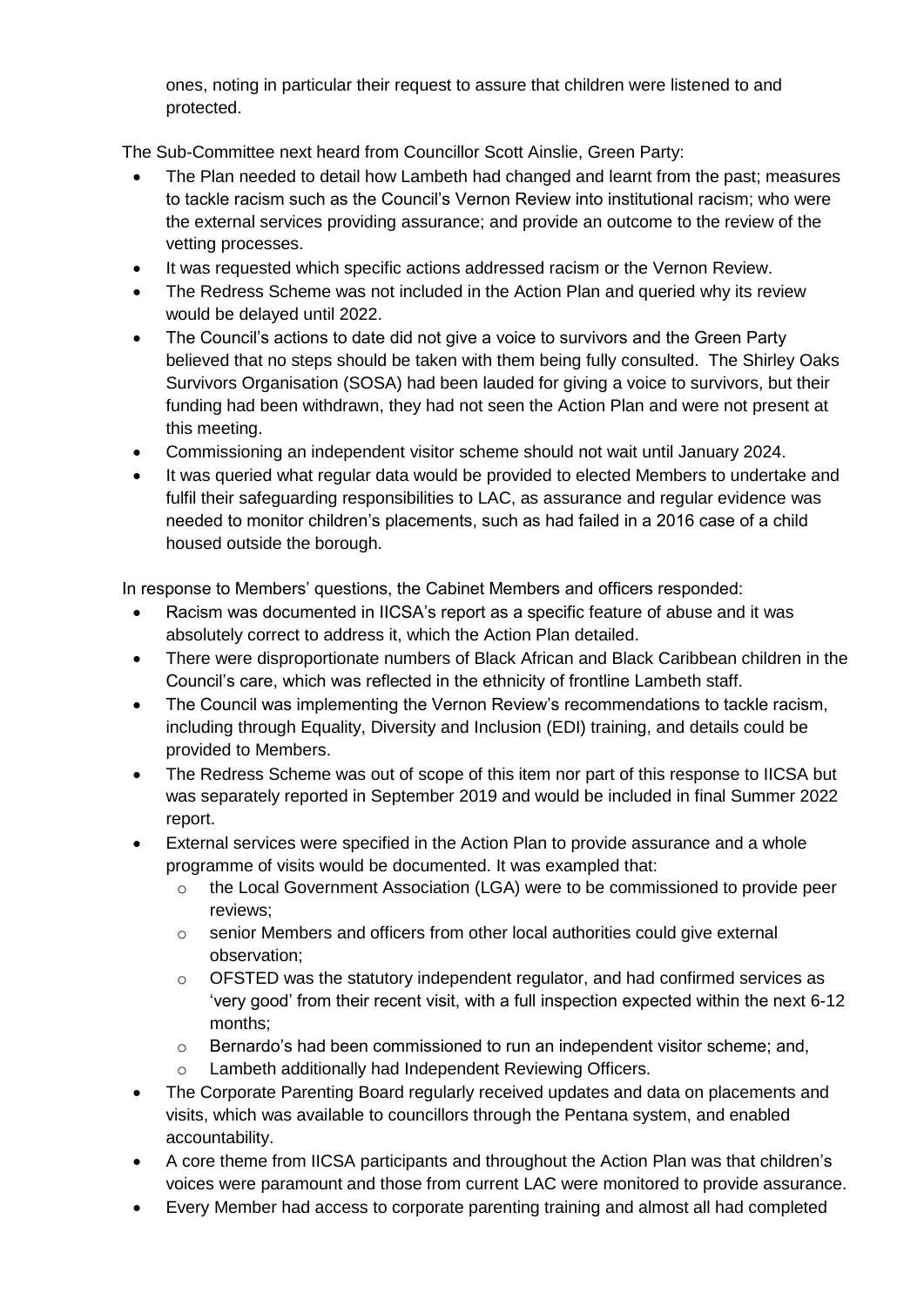theirs. This training provided prompts to help identify abuse and offered ongoing support and guidance.

- Some local authorities in UNICEF's Child Friendly City initiative had seen other services or partners provide additional checks, such as British Gas engineers checking for signs of abuse, which Lambeth was reviewing to adopt and reinforce current measures.
- Lambeth was committed to mandatory corporate parenting training, alongside existing courses on safeguarding, EDI, and Members' roles and responsibilities; and was reviewing a mechanism to do so, such as reporting completion to Full Council.
- Training needed to be improved, including identifying indicators of abuse, and EDI training covered all Equality Act protected characteristics but could be enhanced further.
- The Member's Code of Conduct was currently under review and input was welcomed.
- The Action Plan would be under a constant, dynamic process of review.
- There would be a new intake of councillors after 05 May 2022. Member induction was often an overwhelming process, but measures were being reviewed to ensure a better balance and that safeguarding training would be one of the first courses.
- Consideration would be given to schools' roles in supporting LAC and with advice from Education colleagues, would amend the Action Plan accordingly.
- The Social Workers in Schools pilot had helped liaison between schools and the Council provided feedback to schools on the difficult domestic situations experienced by some pupils.
- Primary schools were encouraged to federate to better benefit from larger associations and to mitigate smaller schools not having the same level of in-house provision.
- Schools were required to have a dedicated safeguarding lead and all staff received safeguarding training, with further access to the Lambeth Safeguarding Children Partnership's (LSCP) training.
- All Lambeth LAC were overseen by the independent Virtual School Board.
- Only one Lambeth foster carer awaited their DBS-check but had been risk assessed.
- The Mockingbird Model or extended family model, whereby Lambeth foster homes were linked with other foster homes, provided mutual support and created extra vigilance.
- It was essential that social workers had manageable caseloads to spend quality time with children and enable them to watch, listen and observe.
- Some children did not always discuss matters of concern with their social workers and needed other trusted adults in their life, such as mentors or independent visitors, to provide stability.
- Lambeth wanted to teach children how to protect themselves and was part of its corporate parenting responsibility to ensure children's safety and provide trusted adults for them.
- Lambeth did not rely on children to report abuse, but through observation of their behaviour, could identify when abuse was taking place, but it was important not to make assumptions.
- Anyone who wanted to be a councillor should understand the core safeguarding responsibilities they would undertake as an elected representative.
- The Child Friendly Lambeth Initiative would put children at the heart of everything the Council did and further extended responsibility beyond the Children's Services directorate.
- UNICEF would aid training delivery to anyone identified by the Council, for example, schools, officials, third parties; and would be delivered over at least the next three years.
- Councillors excelled at holding each other to account either individually or through entities such as Scrutiny, regardless of political party affiliation, but could be strengthened further.
- Key Performance Indicators (KPIs) were presented quarterly to Cabinet and available for all.
- There was a Forum specifically for disabled children to amplify their voice.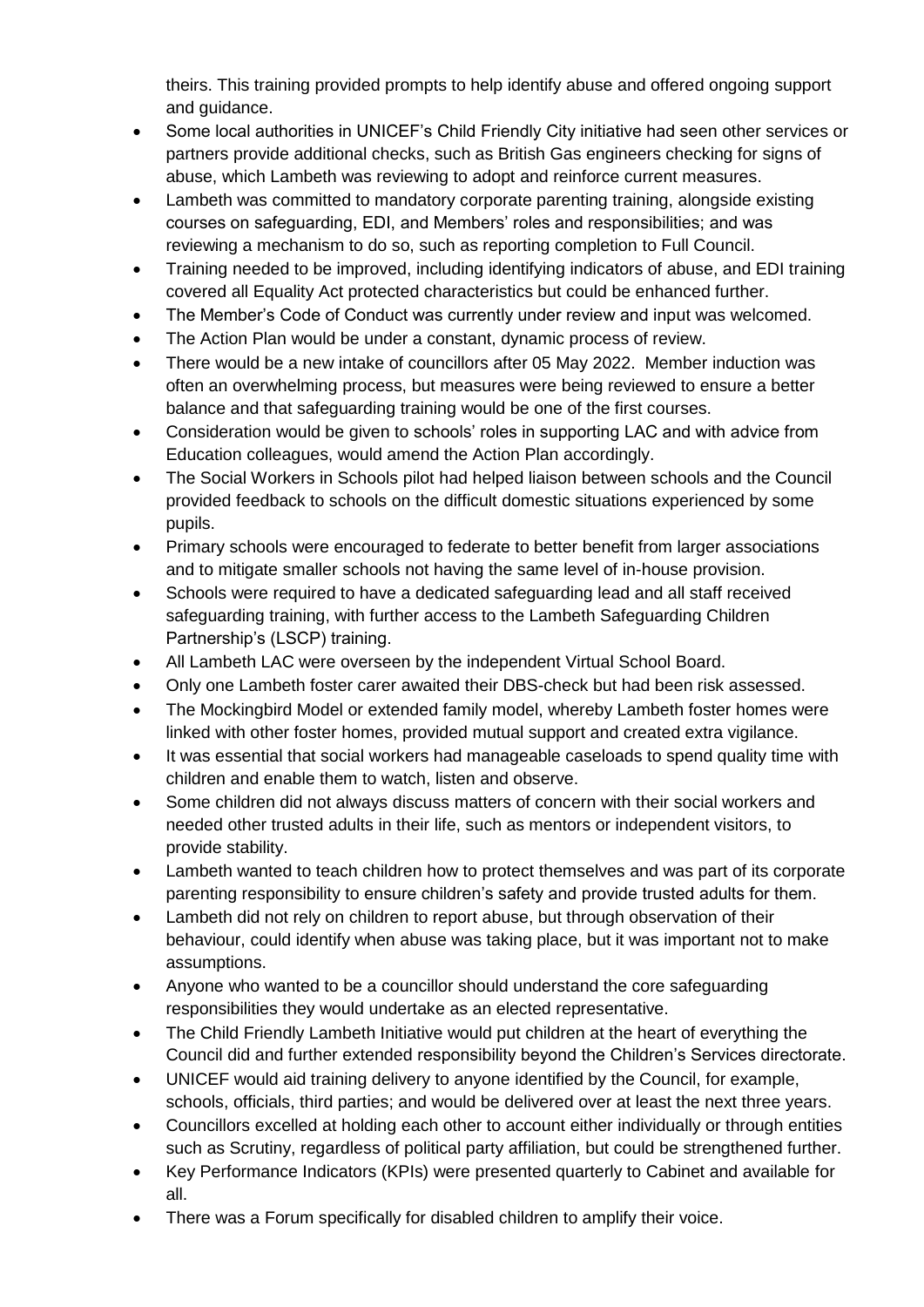- The Council's full range of mentoring schemes was not detailed in the Action Plan and officers would review adding in specific references.
- The trend to date was for more regulation and tightening of laws to install better practice and safeguarding; and overall children were safer today than in the past.
- A robust programme of auditing ensured all children's records were up to date and relevant.
- Further review of recording children's voices in casefiles was needed, noting that these were more for young persons than for the authority.
- OFSTED reviewed hundreds of files and reviewed the quality of case recording.
- The Interim Director of Children's Services reviewed data daily to appraise the discharging of statutory duties, alongside other internal mechanisms, to give robust assurances of safety.
- Lambeth was doing all it could to recruit social workers and the workforce remained a key priority. This included robust training offers and a current consultation on pay and retention policy across Children's and Adults' Services, to ensure low caseloads.
- Lambeth's social workers largely stayed for many years, and it was noted that temporary/locum local staff comprised some of the longest serving staff.
- The Leader of the Council had personally ensured that Children's Social Care teams improved channels of assurance between Members and officers, to better hold each other to account.
- The Council's Whistleblowing Policy would be updated to include specific reference to safeguarding and to promote the public's, partners', and staff awareness.
- The Plan would go to Full Council for approval to ensure that it was owned by the entire Council.
- The agenda pack, page 39, set out governance and oversight, noting the Plan would be reported annually to Full Council, bi-annually to Cabinet, bi-annually to the Children's Services Scrutiny Sub-Committee, annually to Corporate Parenting Board and Children in Care Council, quarterly to the Lambeth IICSA Board, six-weekly to the IICSA Oversight Board, and quarterly at Cabinet Member Briefings; in an ongoing process of review.
- Detailed action plans below the overarching Plan were reviewed by the IICSA Oversight Board.
- OFSTED rated around 40% of all UK local authorities' services as 'inadequate' or 'required improvement', which suggested a national problem arising from underfunding.
- Lambeth had prudently managed disproportionate funding cuts since 2010, prioritising children and increasing investment – such as the 10% increase in 2022 to improve complex safeguarding.
- £500,000 had been allocated from existing resources to ensure the Plan was implemented.
- Provisions such as youth clubs were critical for many young people, especially LAC, and councillors and officers needed to know of and support these partners.
- Lambeth's Complex Safeguarding Team would focus on the changing threats to children and young people outside the Action Plan's scope, with a Lambeth model under development.
- Private foster carers remained a concern, but the Council was aware and was reviewing.
- Children placed outside London received the same services as those placed more locally; all were allocated social workers, the same visiting arrangements, access to records, and distance did not preclude Lambeth officer visitation.
- All LAC placed in or near Lambeth had access to Lambeth schools and services.
- Lambeth was reviewing its Fostering Strategy and was undertaking a recruitment drive.
- Senior officers had to give reasoned authority for distant placements, which usually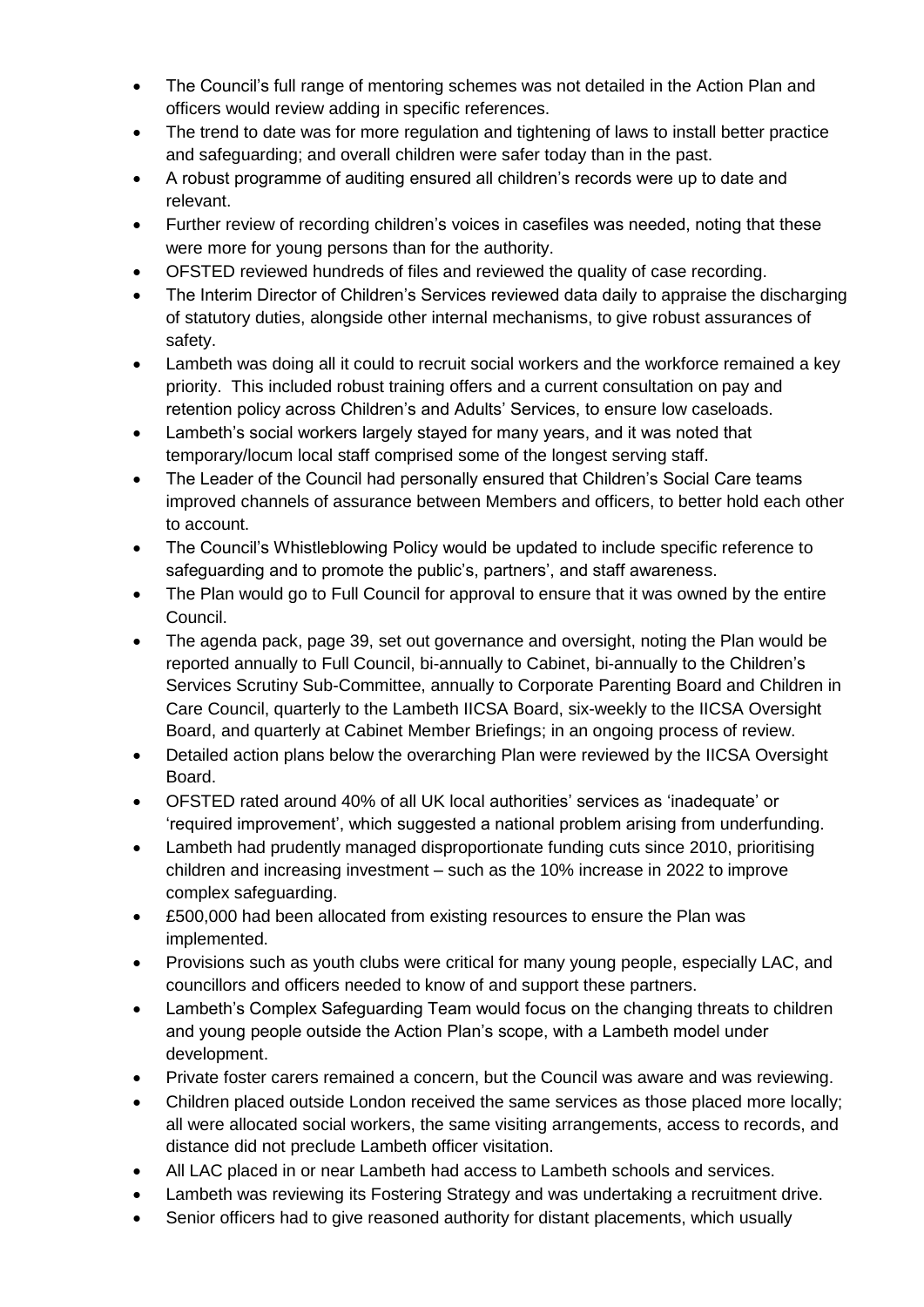occurred due to children's needs or the location of extended family.

- All LAC had independent reviewing officers and a social worker as a statutory requirement. Some wanted and had an independent visitor and/or mentor, but not all chose to.
- Children placed outside the borough remained the Council's responsibility, but if placement were in a children's home, then the local authority and OFSTED were responsible for that facility.
- IICSA recommended that the Council publish its draft plan, as occurred on 29 November 2021, then formally submit its response before a deadline of 24 January 2022.
- The Strategic Director of Children's Services had commissioned an independent review of borough placements to check quality and worked with Housing colleagues to reduce semiindependent placements. The Council intended to create council tenancies so care leavers in semi-independent placements were safe and had their own home with pastoral support.
- External oversight was provided by the Department for Education (DfE), OFSTED, and the LSCP which included partners such as the police. Increasing this oversight would see diminishing returns due to the cost on administration to the detriment of frontline service provision. Services would also be subject to a LGA peer review.
- Lambeth produced a self-evaluation and self-assessment every year for OFSTED.
- Essex and Islington were appointed as Lambeth's improvement partners following OFSTED's 2015 inspection until 6-12 months from the next inspection, after which they would either be renewed, replaced, or not required.
- The IICSA report criticised all of Lambeth's political culture, including trade unions. Trade Unions were integral to success, but national bodies had responded positively and were in dialogue.
- Children's welfare was a national issue and no relationship nor ideology was more important.
- OFSTED's most recent visit reviewed front-door operations, including raising concern about children. Services received around 80 per day, and OFSTED had quality accessed their advice and referrals, noting only two or three from 300 were incorrect and Lambeth had subsequently implemented recommendations.
- Where concerns did not contain sufficient evidence to escalate to the next level of social worker intervention, cases were signposted for further review and monitoring.
- Online grooming and abuse was taken seriously but was outside the scope of the IICSA response.
- Permanent placement was the desired and usually best course of action, although some returned to their birth or settled families, or were adopted; but most placements ended with permanency.
- Lambeth sought local authorities with children placed at distance to replicate Lambeth's offer.

In discussion, Members noted that it was essential to continue to:

- Hear, learn and act on issues of racism and the experience of Black African and Black Caribbean children in care.
- Monitor the Action Plan, external review and third-party monitoring.
- Remain vigilant to future abuse and continue to listen to and work with survivors.
- Explore with survivors what they wanted Members and third parties to know and remember of their experiences, particularly in relation to a proposed day of awareness.
- Ensure all elected Members and foster carers are DBS checked as early as possible.
- Provide peer-to-peer and other forms of mentoring for children.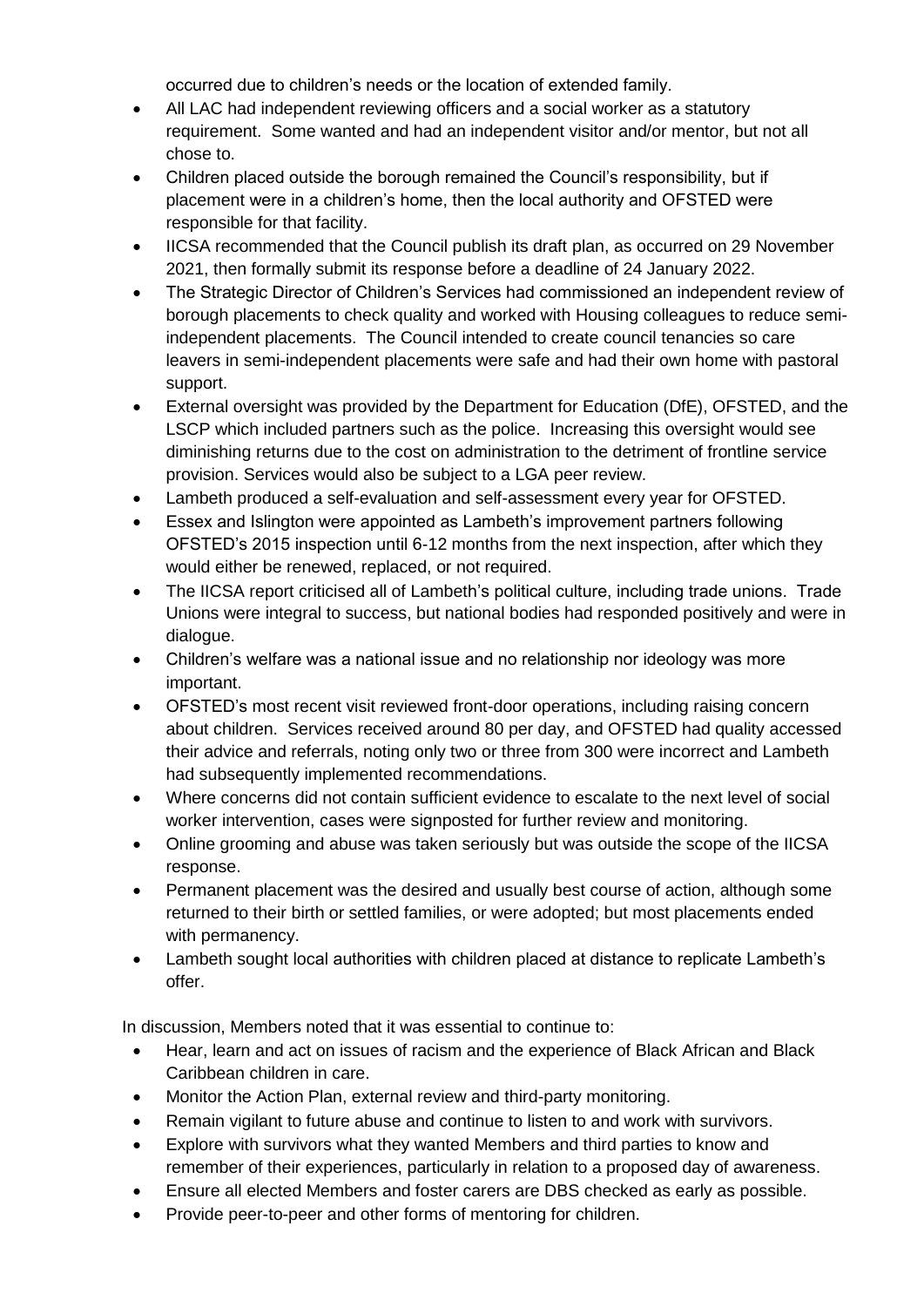- Transparently work with IICSA and proactively provide information on plans and monitoring.
- Ensure sufficient funding to undertake the IICSA Action Plan into the future.
- Continue to monitor semi-independent placements.
- Work with trade union partners and ensure that the current culture is maintained and regularly reviewed.
- Monitor and review low level referrals and ensure appropriate escalation.
- Ensure continuation of training on corporate parenting responsibilities for non-members, such as youth workers, teachers, and others in contact with children.
- Provide and monitor uptake of Members' and staff Equality, Diversity and Inclusion (EDI) training.
- Monitor the provision of Lambeth Safeguarding Children Partnership (LSCP) training.

## **RECOMMENDATIONS:**

- 1. To ensure that the outcomes of the Patrick Vernon Review of Race and Diversity in Lambeth Council (2020) are incorporated into the Action Plan.
- 2. To ensure the provision of training for elected representatives, officials, and partners:
	- a. includes noticing the signs of abuse;
	- b. includes guidance to enable proactive assurance that local services are safeguarding children
	- c. occurs early on in induction or new starter processes;
	- d. ensures the importance of a children-centred approach and voice of the child being at the heart of all decision making;
	- e. is monitored to ensure all necessary persons receive it; and,
	- f.that training encompasses all protected characteristics.
- 3. To ensure and provide monitoring so children in care receive the same level of support, including face-to-face contact, whether placed within or outside of the borough.
- 4. For political parties to review their selection processes and that all candidates are briefed and understand their corporate parenting and safeguarding responsibilities from the outset.
- 5. To explore school SENCOs having additional responsibilities for safeguarding children in care.
- 6. To review whether school Governors could have greater oversight of safeguarding and accountability by schools.
- 7. To ensure that the Action Plan's language is appropriately precise and written in Plain English; for example, explain what 'organisational listening' means.
- 8. To monitor social workers' workloads and cases, so that they are able to build relationships with young people.
- 9. To explore further forms of peer review and external scrutiny, such as from other local authorities and the Local Government Association.
- 10. To explore ways of ensuring children are empowered to recognise and report abuse.
- 11. To review communications between social workers and schools, especially for those children placed at a distance, and ensure effective monitoring.
- 12. To ensure provision of a 24/7 phone service for children to access to discuss and disclose abuse.
- 13. To ensure that all councillors had full access to the Pentana (the council's performance monitoring system) which holds key performance indicator information.

## **Work Programme Recommendations**

- 14. To add a review of the Redress Scheme in summer 2022 to the work programme.
- 15. To add modern forms of abuse outside the scope of the IICSA Action Plan, such as